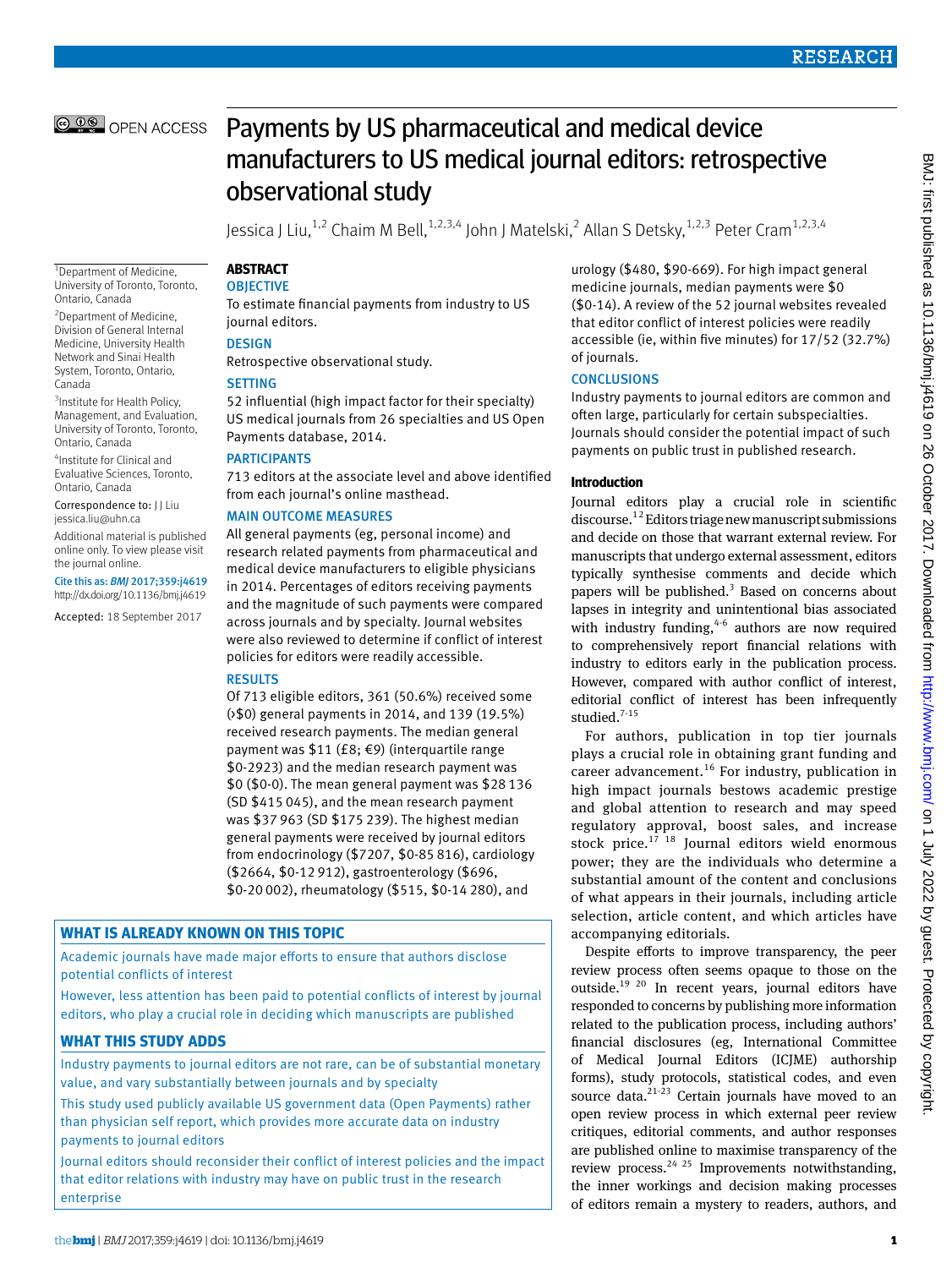the public. Authors have been expected to disclose financial relations using ICMJE conflict of interest forms at most reputable journals since 2010; however, financial disclosure requirements for editors remain highly variable.<sup>6 12 13</sup> <sup>21-23</sup> Professional societies such as the ICMJE, the World Association of Medical Editors (WAME), and the Committee on Publication Ethics (COPE) have published recommendations on editorial conflicts of interest.<sup>26-28</sup> However, only 30-50% of high impact biomedical journals have clear editorial conflicts of interest policies in place.<sup>6 12 13</sup> Even when journals have editorial policies for conflicts of interest, studies estimate that only 12% of journals have published such policies and only 30% of policies had clear requirements for editor recusal.<sup>12</sup> Such lack of standardisation could create a perception that editors fail to adhere to the very conflicts of interest requirements they have appropriately developed for authors.

As part of the Affordable Care Act the US Centers for Medicare and Medicaid Services (CMS) have made available all payments by pharmaceutical and medical device manufacturer to doctors and other clinicians publicly available through the Open Payments database. $2930$  We used this database to examine industry payments to journal editors at 52 influential US medical journals during 2014.

## **Methods**

## Journal selection

We identified 52 influential (ie, high impact factor for their specialty) clinical based medical journals based in the US (table 1). After a review of the Association of American Medical College 2014 Physician Data Source Book we selected the 20 most common physician specialties for inclusion—that is, US physician specialties with the largest number of active physicians.31 We added five additional specialties that we (as practicing clinicians) thought must be included because of their clinical and economic importance: infectious diseases, endocrinology, critical care medicine, rheumatology, and geriatrics. Because these journals have global impact, but encompass topics from across all specialties and disciplines, we included an additional category: high impact internationally influential US based general medicine journals.

After identifying the six journal categories for inclusion, we selected the most influential US based journals for each discipline in the following manner. Using online sources, including online journal websites, we identified three or four potential journals in each discipline with the highest impact factor in 2014-15. We excluded journals that primarily focused on basic science because Open Payments only collects information on payments to clinicians and thus it

Table 1 | List of journals, journal specialty, number of editors, editors eligible for Open Payments,\*† and industry payments‡ reported in Open Payment database, 2014

| rayıllelli ualabase, 2014                                | Journal specialty               | No of<br>editors | <b>Editors</b><br>eligible for<br>Open<br>Payments* | <b>Eligible editors</b><br>with general<br>payments >\$0 | General payments (\$) |                                    | Research payments (\$) |                                            |
|----------------------------------------------------------|---------------------------------|------------------|-----------------------------------------------------|----------------------------------------------------------|-----------------------|------------------------------------|------------------------|--------------------------------------------|
| Journal                                                  |                                 |                  |                                                     |                                                          | Mean (SD)             | Median<br>(interguartile<br>range) | Mean (SD)              | Median<br><i>(interguartile)</i><br>range) |
| All journals                                             | <b>NA</b>                       | 988              | 713                                                 | 361                                                      | 27564<br>(410772)     | $\Omega$                           | 37 330 (173 495)       | $\circ$                                    |
| New England Journal<br>of Medicine                       | High impact<br>general medicine | 26               | 20                                                  | $\overline{2}$                                           | 129 (513)             | $0(0-0)$                           | 0(0)                   | $0(0-0)$                                   |
| lournal of the<br>American Medical<br>Association (JAMA) | High impact<br>general medicine | 33               | 31                                                  | 12                                                       | 6331 (18084)          | $0(0-50)$                          | 84516 (325572)         | $0(0-0)$                                   |
| Annals of Internal<br>Medicine                           | General internal<br>medicine    | 23               | 19                                                  | 4                                                        | 53 (183)              | $0(0-0)$                           | 226 (984)              | $0(0-0)$                                   |
| IAMA Internal Med-<br>icine                              | General internal<br>medicine    | 6                | 6                                                   | $\overline{\mathbf{3}}$                                  | 59 (87)               | $9(0-106)$                         | 122712 (300 582)       | $0(0-0)$                                   |
| Annals of Family<br>Medicine                             | Family medicine                 | 12               | 10                                                  | $\overline{2}$                                           | 1376 (4342)           | $0(0-0)$                           | 27 517 (87 015)        | $0(0-0)$                                   |
| American Family<br>Physician                             | Family medicine                 | 11               | 10                                                  | $\overline{2}$                                           | 3(7)                  | $0(0-0)$                           | 0(0)                   | $0(0-0)$                                   |
| Pediatrics                                               | Paediatrics                     | 9                | 9                                                   | $\overline{2}$                                           | 572 (1134)            | $0(0-0)$                           | 0(0)                   | $0(0-0)$                                   |
| <b>JAMA Pediatrics</b>                                   | Paediatrics                     | 4                | $\overline{4}$                                      | $1\,$                                                    | 6(11)                 | $0(0-6)$                           | 0(0)                   | $0(0-0)$                                   |
| Obstetrics and<br>Gynecology                             | Obstetrics and<br>gynaecology   | 3                | $\overline{3}$                                      | $\overline{0}$                                           | 0(0)                  | $0(0-0)$                           | 0(0)                   | $0(0-0)$                                   |
| American Iournal<br>of Obstetrics and<br>Gynecology      | Obstetrics and<br>gynaecology   | 14               | 14                                                  | $\overline{7}$                                           | 644 (2134)            | $8(0-107)$                         | 5591 (20182)           | $0(0-0)$                                   |
| Anesthesiology                                           | Anaesthesiology                 | 15               | 10                                                  | 6                                                        | 7622 (15512)          | 15 (0-8290)                        | 3778 (10 172)          | $0(0-284)$                                 |
| Pain                                                     | Anaesthesiology                 | 81               | 11                                                  | 6                                                        | 14 203 (31 094)       | 520 (0-4952)                       | 38 582 (101 958)       | $0(0-0)$                                   |
| JAMA Psychiatry                                          | Psychiatry                      | $\overline{2}$   | $\overline{2}$                                      | $\overline{7}$                                           | 3956 (5595)           | 3956                               | 900 (1273)             | 900                                        |
| American Journal of<br>Psychiatry                        | Psychiatry                      | 24               | 21                                                  | $\mathbf{1}$                                             | 4410 (7770)           | $0(0-4877)$                        | 11017 (26871)          | $0(0-325)$                                 |
| Annals of Emergency<br>Medicine                          | Emergency<br>medicine           | 31               | 30                                                  | 10                                                       | 5230 (23558)          | $0(0-18)$                          | 3528 (13161)           | $0(0-0)$                                   |
| American Journal of<br><b>Emergency Medicine</b>         | Emergency<br>medicine           | $\mathbf{1}$     | $\mathbf{1}$                                        | $\mathbf 0$                                              | O(NA)                 | $0(0-0)$                           | O(NA)                  | $0(0-0)$                                   |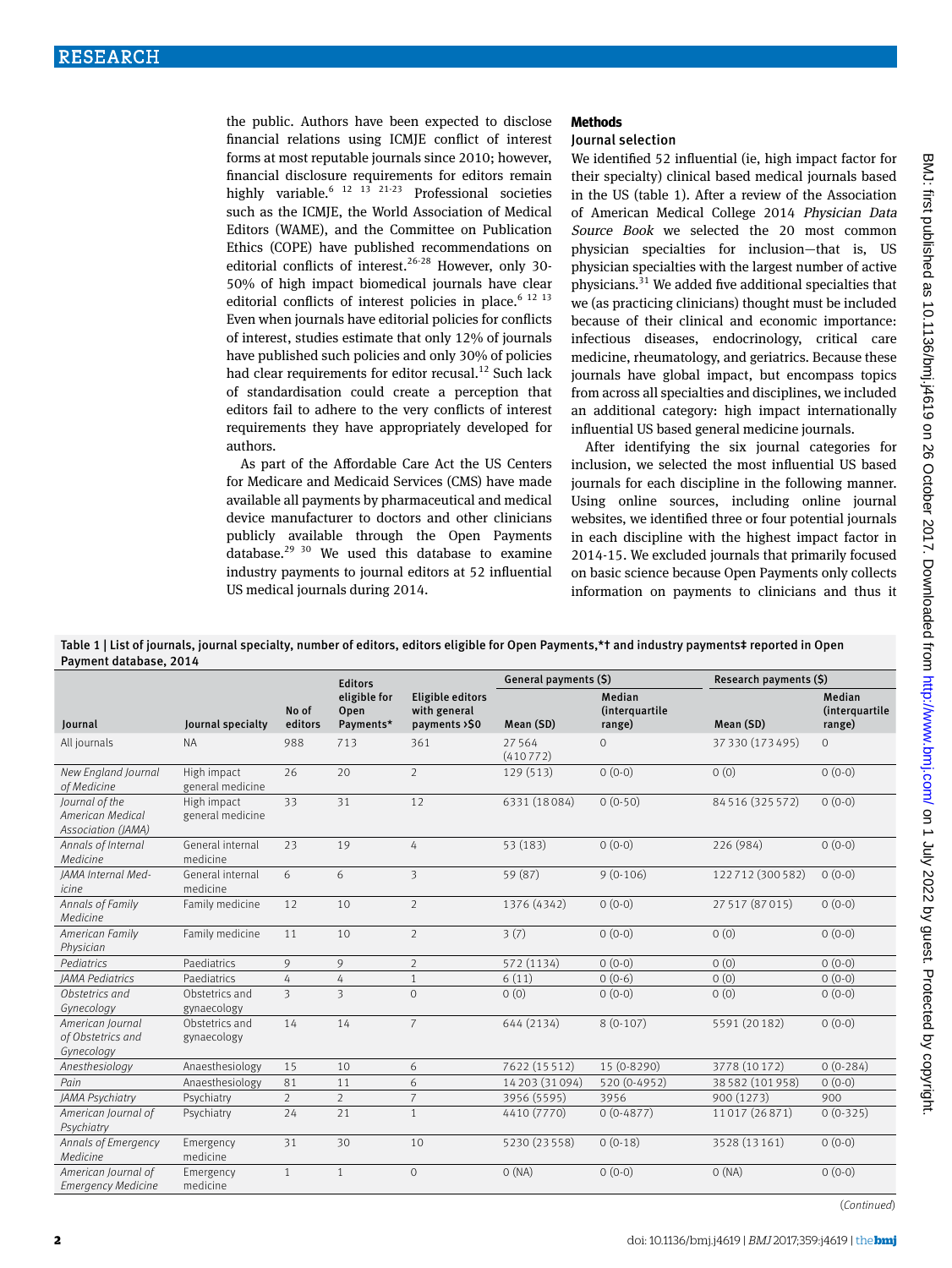## Table 1 | List of journals, journal specialty, number of editors, editors eligible for Open Payments,\*† and industry payments‡ reported in Open Payment database, 2014 (Continued)

|                                                                   |                          |                         | <b>Editors</b>                    |                                                          | General payments (\$) |                                     | Research payments (\$) |                                     |
|-------------------------------------------------------------------|--------------------------|-------------------------|-----------------------------------|----------------------------------------------------------|-----------------------|-------------------------------------|------------------------|-------------------------------------|
| Journal                                                           | Journal specialty        | No of<br>editors        | eligible for<br>Open<br>Payments* | <b>Eligible editors</b><br>with general<br>payments >\$0 | Mean (SD)             | Median<br>(interguartile)<br>range) | Mean (SD)              | Median<br>(interguartile)<br>range) |
| Radiology                                                         | Radiology                | 19                      | 10                                | 4                                                        | 11559 (24288)         | $0(0-9794)$                         | 94 920 (297 930)       | $0(0-0)$                            |
| American Journal of<br>Roentgenology                              | Radiology                | 32                      | 32                                | 9                                                        | 2917 (12943)          | $0(0-38)$                           | 0(0)                   | $0(0-0)$                            |
| Annals of Surgery                                                 | Surgery                  | 6                       | 5                                 | $\mathbf{1}$                                             | 384 (860)             | $0(0-0)$                            | 2369 (5298)            | $0(0-0)$                            |
| JAMA Surgery                                                      | Surgery                  | 4                       | $\overline{4}$                    | $\overline{4}$                                           | 73 (50)               | 70 (32-110)                         | 57 244 (77340)         | 32654<br>$(0-89898)$                |
| Journal of the<br>American College of<br>Cardiology               | Cardiology               | 35                      | 24                                | 19                                                       | 475072<br>(2237949)   | 7438 (276-22096)                    | 119407 (286 546)       | 11974<br>$(0-67712)$                |
| Circulation                                                       | Cardiology               | 29                      | 28                                | 20                                                       | 11685 (24001)         | 164 (0-5596)                        | 75 396 (235 757)       | $0(0-0)$                            |
| Journal of Bone and<br>Joint Surgery                              | Orthopaedics             | 34                      | 21                                | 16                                                       | 101668<br>(280647)    | 253 (20-51250)                      | 15 575 (56 881)        | $0(0-0)$                            |
| American Journal of<br><b>Sports Medicine</b>                     | Orthopaedics             | $\overline{2}$          | $\overline{2}$                    | $\mathbf{1}$                                             | 8(11)                 | $8(4-11)$                           | 0(0)                   | $0(0-0)$                            |
| American Journal of<br>Ophthalmology                              | Ophthalmology            | 22                      | 18                                | 13                                                       | 8942 (23461)          | 370 (38-6889)                       | 6332 (14568)           | $0(0-0)$                            |
| Ophthalmology                                                     | Ophthalmology            | 35                      | 26                                | 10                                                       | 5811 (23 264)         | $0(0-2014)$                         | 0(0)                   | $0(0-0)$                            |
| Journal of the National<br>Cancer Institute                       | Oncology                 | 85                      | 59                                | 30                                                       | 5154 (13576)          | $0(0-519)$                          | 76223 (323500)         | $0(0-0)$                            |
| Journal of Clinical<br>Oncology                                   | Oncology                 | 19                      | 8                                 | 5                                                        | 5957 (9474)           | 228 (0-8752)                        | 160 304 (307 252)      | 31999<br>$(0-144198)$               |
| American Journal of<br>Pathology                                  | Pathology                | 27                      | 13                                | $\overline{2}$                                           | 12(28)                | $0(0-0)$                            | 0(0)                   | $0(0-0)$                            |
| American Journal of<br>Surgical Pathology                         | Pathology                | $\mathbf{1}$            | $\mathbf{1}$                      | $\mathbf 0$                                              | O(NA)                 | $0(0-0)$                            | O(NA)                  | $0(0-0)$                            |
| Gastroenterology                                                  | Gastroenterology         | 21                      | 16                                | 6                                                        | 18630 (45033)         | $0(0-8527)$                         | 3203 (8011)            | $0(0-316)$                          |
| American Journal of<br>Gastroenterology                           | Gastroenterology         | 34                      | 26                                | 20                                                       | 24 090 (47 197)       | 5863 (22-23941)                     | 54454 (112693)         | $0(0-48189)$                        |
| Annals of Neurology                                               | Neurology                | 10                      | 10                                | 5                                                        | 1313 (2904)           | $5(0-34)$                           | 10 250 (32 413)        | $0(0-0)$                            |
| JAMA Neurology                                                    | Neurology                | 9                       | 9                                 | 6                                                        | 3546 (6913)           | 51 (0-4716)                         | 73708 (201961)         | $0(0-11100)$                        |
| Journal of the<br>American Academy of<br>Dermatology              | Dermatology              | 9                       | 8                                 | 6                                                        | 15 278 (37 8 20)      | 176 (18-6494)                       | 9793 (26344)           | $0(0-856)$                          |
| JAMA Dermatology                                                  | Dermatology              | $\sqrt{2}$              | $\overline{2}$                    | $\mathbf{1}$                                             | 1544 (2184)           | 1544 (772-2316)                     | 0(0)                   | $0(0-0)$                            |
| Journal of Urology                                                | Urology                  | 5                       | 4                                 | 4                                                        | 6795 (13066)          | 380 (75-7099)                       | 0(0)                   | $0(0-0)$                            |
| The Prostate                                                      | Urology                  | $\overline{\mathbf{3}}$ | $\mathbf{1}$                      | $\mathbf{1}$                                             | 490 (NA)              | 490 (490-490)                       | O(NA)                  | $0(0-0)$                            |
| Journal of the<br>American Society of<br>Nephrology               | Nephrology               | 17                      | 14                                | 12                                                       | 7499 (11412)          | 1136 (148-11396)                    | 8876 (25704)           | $0(0-17)$                           |
| Kidney International                                              | Nephrology               | 11                      | 5                                 | 3                                                        | 449 (890)             | 78 (0-131)                          | 11 273 (25 208)        | $0(0-0)$                            |
| Otolaryngology Head<br>and Neck                                   | Otolaryngology           | 19                      | 18                                | 16                                                       | 891 (1974)            | 118 (26-428)                        | 0(0)                   | $0(0-0)$                            |
| Head and Neck                                                     | Otolaryngology           | 22                      | 14                                | 11                                                       | 5703 (13066)          | 1390 (94-4626)                      | 40586 (101136)         | $0(0-0)$                            |
| Clinical Infectious<br>Diseases                                   | Infectious dis-<br>eases | 14                      | 14                                | 8                                                        | 6458 (14759)          | 51 (0-1162)                         | 3213 (8144)            | $0(0-0)$                            |
| Journal of Infectious<br>Diseases                                 | Infectious dis-<br>eases | 14                      | 13                                | 5                                                        | 44140<br>(141273)     | $0(0-3645)$                         | 17526 (39389)          | $0(0-1625)$                         |
| Diabetes Care                                                     | Endocrinology            | 18                      | 14                                | 9                                                        | 96688<br>(154229)     | 19618 (0-128676)                    | 212 426 (530 654)      | 9972<br>$(0-98844)$                 |
| <b>Diabetes</b>                                                   | Endocrinology            | 17                      | 10                                | $7^{\circ}$                                              | 17 306 (28 005)       | 2773 (9-21 296)                     | 5275 (15526)           | $0(0-1053)$                         |
| American Journal<br>for Respirology and<br>Critical Care Medicine | Critical care            | 31                      | 18                                | 11                                                       | 18 307 (48 615)       | 36 (0-11950)                        | 81026 (186800)         | $0(0-16846)$                        |
| Chest                                                             | Critical care            | 16                      | 13                                | 8                                                        | 7101 (16348)          | 88 (0-1426)                         | 14784 (53306)          | $0(0-0)$                            |
| Current Opinion in<br>Rheumatology                                | Rheumatology             | $\mathbf{1}$            | $\mathbf{1}$                      | $\mathbf{1}$                                             | 6890 (NA)             | 6890 (6890-6890)                    | O(NA)                  | $0(0-0)$                            |
| Arthritis and<br>Rheumatology                                     | Rheumatology             | 35                      | 26                                | 16                                                       | 26 266 (73 037)       | 386 (0-15 319)                      | 68 323 (129 522)       | $\overline{0}$ (0-27 558)           |
| Journal for the<br>Association of<br>Geriatrics Society           | Geriatrics               | 18                      | $17\,$                            | $\overline{4}$                                           | 1216 (3043)           | $0(0-0)$                            | 27 563 (60 678)        | $0(0-0)$                            |
| Journal of Gerontology<br>(Series A)                              | Geriatrics               | 20                      | 10                                | $\overline{4}$                                           | 1830 (3628)           | $0(0-833)$                          | 2065 (6203)            | $0(0-0)$                            |
|                                                                   |                          |                         |                                   |                                                          |                       |                                     |                        |                                     |

NA=not applicable. \*A "physician" as defined by Open Payments; ie, doctors of medicine and osteopathy, dentists, podiatrists, optometrists, and chiropractors.

†Columns may not add to total of all journals, as data were adjusted to account for two editors who were eligible for Open Payments who each served on two journals. ‡All values rounded to the nearest \$.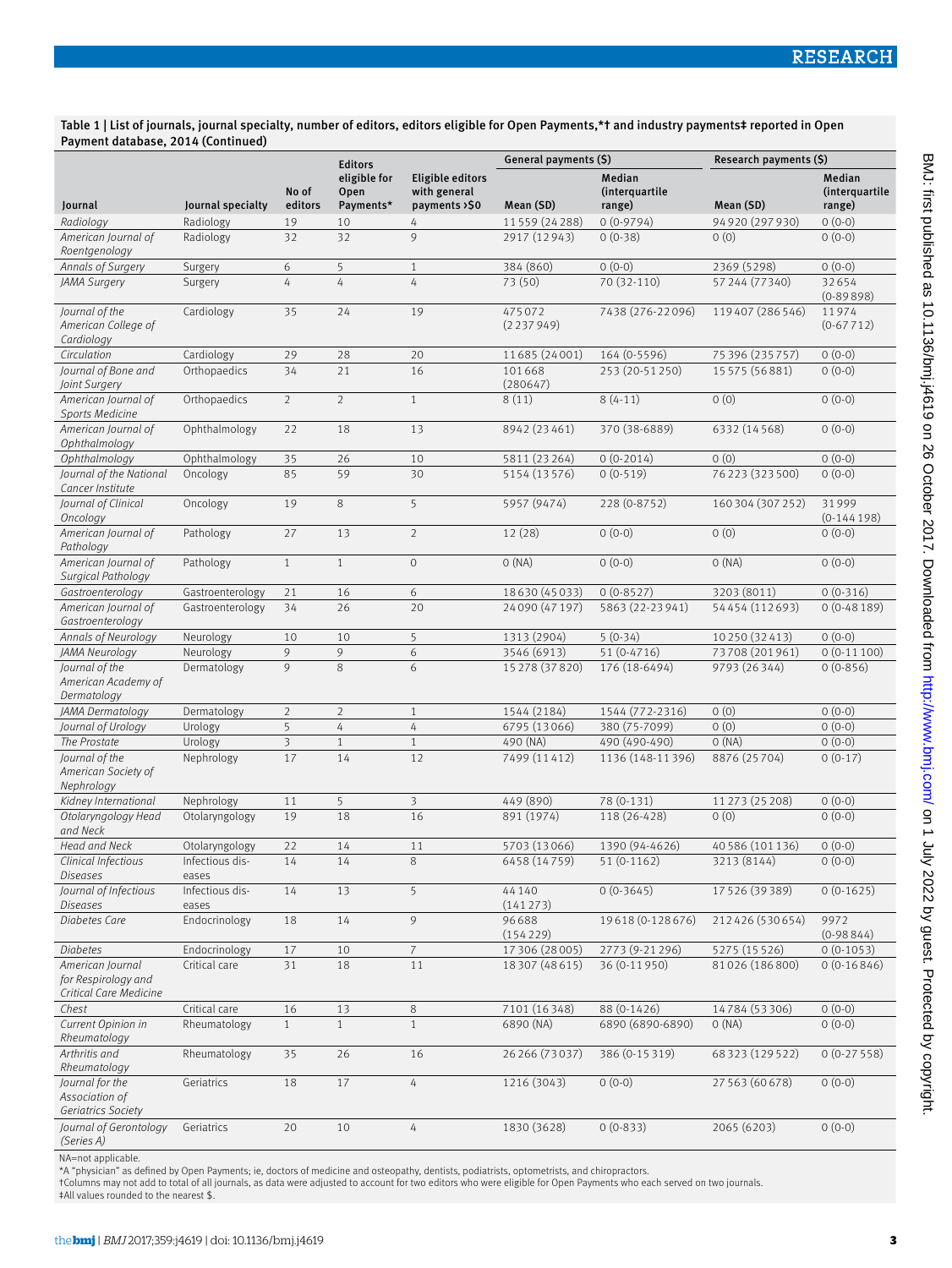would not be useful to include editors at journals that were primarily focused on the basic sciences. As Open Payments only reports payments to clinicians residing in the US, we then excluded journals based outside the US.<sup>32</sup> Finally, we excluded ultra specialised journals that may have fit all other criteria but were extremely narrow in clinical focus (eg, a journal that focused on retinal surgery) because such niche journals inherently have more limited readership and reach. Our final list included two journals from each of 26 different medical disciplines (52 journals in total).

#### Editor selection

Two authors (IIL and PC) identified all editors listed in online mastheads of the 52 selected journals during May 2016, including editors in chief; senior, managing, deputy, or executive editors; and associate editors (henceforth referred to simply as editors). We purposefully did not include at large editorial board members. We assumed that editors at or above the associate editor level made important editorial decisions about manuscript publication. Because Open Payments only collects information on payments to physicians, we excluded non-physician editors. We defined "physician" using the same criteria as Open Payments (ie, doctors of medicine and osteopathy, but also dentists, podiatrists, optometrists, and chiropractors); thus, from a practical standpoint a journal editor who was a dentist or podiatrist would be included in our editor database.<sup>33</sup> For all editors, we reviewed their name, academic affiliation, and location of practice using available online resources and information included in the journals' mastheads; we subsequently excluded editors who were based outside of the US since Open Payments only collects payments to US based clinicians.

#### Editors in chief survey

Recognising that journal mastheads may be vague, out of date, or unclear, we offered each journal's editor in chief an opportunity to review our list of editors. Specifically, we contacted each journal editor in chief by email and requested that they review an attached editor list for their journal and to make additions or deletions where appropriate (see supplementary appendices 1 and 2). We included a link to an online survey that asked editors in chief to provide information about their journal's editorial conflicts of interest policy (see supplementary appendix 3). Specifically, we asked editors whether the journal had an editorial conflicts of interest policy, whether editors must disclose conflicts of interest, and who adjudicates conflicts when identified. Editors were also asked their opinion on how well their journal handled editorial conflicts of interests (using a 1-5 Likert-like scale, 1 indicating "not at all satisfied," 5 indicating "extremely satisfied"). Our survey questions were derived and modified from previous studies that evaluated editorial conflicts of interest policies.12 Editors in chiefs were emailed between June and August 2016; those who did not respond within two weeks received a second email.

## Review of journal websites

To examine whether editorial conflicts of interest policies and disclosures were publicly accessible, we supplemented our editors in chief survey by searching each journal's website in April 2017. Each of three study authors (JJL, PC, and ASD) was allocated five minutes for each journal (timed with a smartphone). Each author reviewed approximately 20 journals, with 10 reviewed in duplicate to assess inter-rater reliability. We limited our website review to five minutes for each journal under the rationale that journal conflicts of interest policies should be easily accessible if they are to be effective at promoting transparency.

#### Open payments data extraction

After editors were identified, we used Open Payments [\(www.cms.gov/openpayments/\)](http://www.cms.gov/openpayments/) to identify all payments made to eligible physicians in 2014.<sup>32 34 35</sup> Briefly, the Affordable Care Act requires all pharmaceutical and medical device manufacturers and group purchasing organisations to report all payments to physicians to CMS. All payments must be reported, across a broad range of categories, such as food and beverage, royalties, honorariums, consulting fees, travel, and entertainment. Specific examples include consultancy payments for expertise provided by a physician; honorariums for short duration activities, such as advice on improvements to a medical device; and payment for physician attendance at a recreational, sporting, or cultural events.<sup>35</sup> CMS also collects data on research payments, which include direct payments for research activities (eg, coordinating patient enrolment in a study, study related tests).  $35$ 

For each editor we identified payments by searching the database using his or her first and last name. In cases of ambiguity (most often because of common names that produced multiple matches), we conducted further matching by medical specialty of the physician and city of practice.

For each individual we extracted the value of two categories of payments as defined by CMS: general payments (eg, consulting fees, speaker's bureaus, reimbursement for meals and travel) and total research payments (eg, coordinating patient enrolment in a study). Our primary focus was on general payments because such payments would typically be deposited directly into personal bank accounts. We extracted data in May 2016 using the most recent physician payment data that were available through Open Payments at that time (payments for 2014). We updated our data in July-September 2016 to reflect any changes recorded in Open Payments.

### Descriptive statistics

We calculated the mean and median general and research payments to editors at each of the 52 journals and then collapsed the 52 journals into 26 specialty disciplines. For each specialty we examined general and research payments. We examined the percentage of editors in each specialty receiving general payments exceeding specified thresholds (eg, \$25 000). All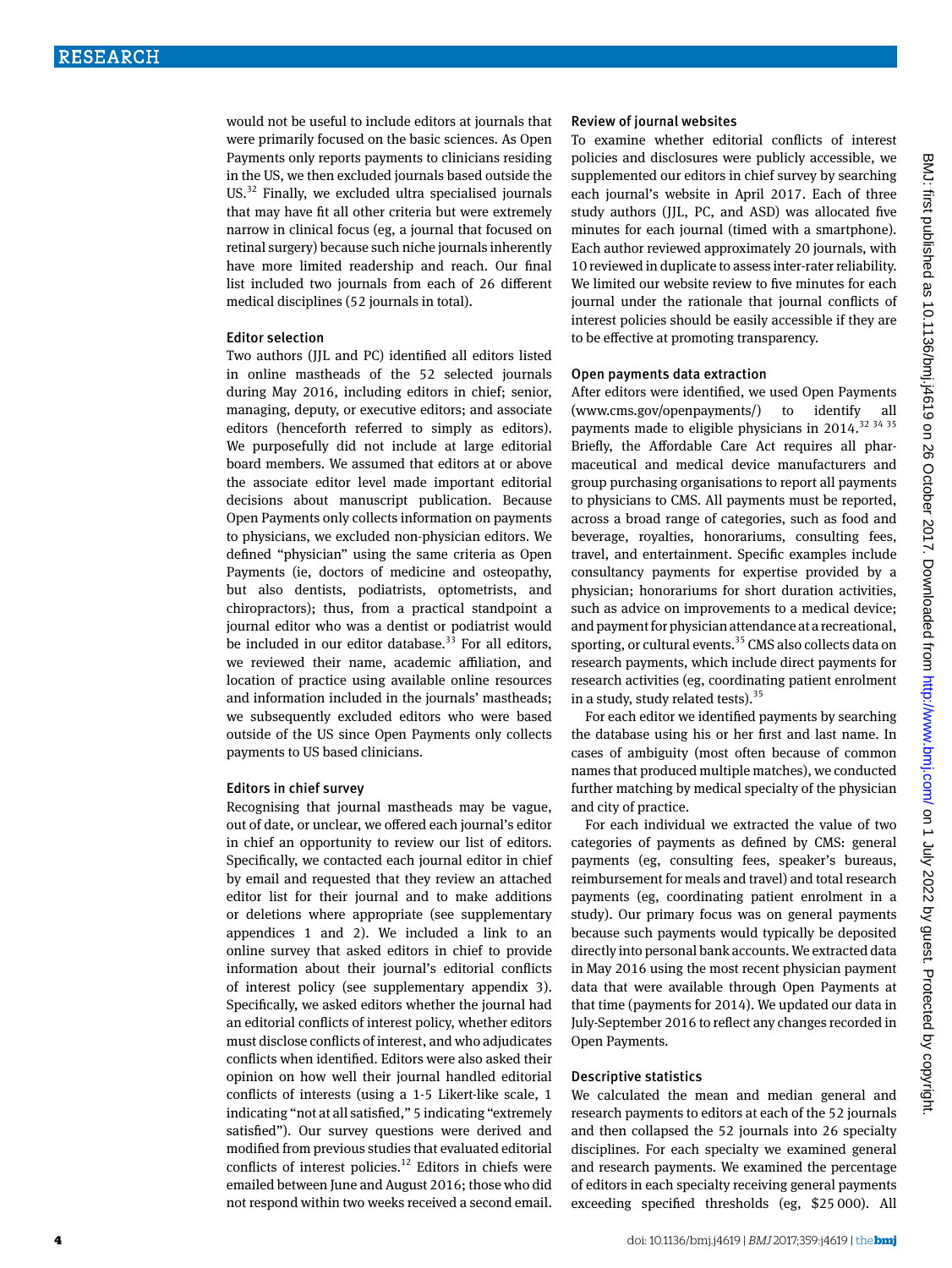analyses were conducted using Microsoft Excel and R version 3.0.2.

#### Patient involvement

No patients were involved in setting the research question or the outcome measures, nor were they involved in developing plans for design or implementation of the study. No patients were asked to advise on interpretation or writing up of results. There are no plans to disseminate the results of the research to study participants or the relevant patient community.

#### **Results**

 $T_{\rm eff}$  and  $\sigma_{\rm eff}$  in 2014, by journal editors in 2014, by journal specialty in 2014, by journal specialty in 2014, by journal specialty in 2014, by journal specialty in 2014, by journal specialty in 2014, by journal

Approximately 72.1% of editors (713/988) at our 52 journals were eligible for inclusion in Open Payments (table 1). Of eligible editors, 50.6% (361/713) received general payments in 2014 and 19.5% (139/713) received research payments. For the 713 editors, the median general payment was \$11 (interquartile range \$0-2923) and the median payment for research was \$0 (\$0-0).

Table 1 shows that the highest median general payments received by journal editors were from endocrinology (\$7207, interquartile range \$0-85 816), cardiology (\$2664, \$0-12 912), gastroenterology (\$696, \$0-20 002), rheumatology (\$515, \$0-14 280), and urology (\$480, \$90-669). For high impact general medical journals, median payments were \$0 (\$0-14). The five largest individual physician general payments to editors came from four specialty journals: cardiology (\$10 981 153), orthopaedics (\$1 264 234 and \$325 860), endocrinology (\$554 162), and rheumatology (\$355 923).

We also examined the percentage of editors, by specialty, who received general payments in excess of certain specified thresholds  $(≥$ \$0, \$10 000, \$25 000, \$50 000, and \$100 000) (see supplementary appendix figures 5-9). Even beyond these thresholds, there were notable outliers—for example, two editors received general payments of greater than \$1m in 2014 (\$1 263 234 and \$10 981 153) (table 2).

The response rate to our editors in chief survey was 15/52 (28.8%). Figure 1 summarises the results of the survey.

In our review of journal websites, we found conflicts of interest policies for 32.7% (17/52) of journals. For an additional 5.8% of journals (3/52) the existence of a conflicts of interest policy was strongly inferred by website information but we could not find the actual policy. Agreement between reviewers was excellent  $(\kappa=0.74)$ . Posted policies varied substantially for detail of information provided. Of the 20 journals with posted or inferred policies, the implication was that all personal and industry related editorial conflicts of interest were self disclosed. Formal recusal processes were mentioned by 15 of the 20 journals with policies. The websites of several journals (Journal of the American Academy of Dermatology, American Journal of Sports Medicine, Annals of Emergency Medicine, Journal of Urology) stated that editors must disclose conflicts of interest with no specific mention of how such conflicts of interest are handled. Annals of Emergency Medicine published very detailed

| Table 2   General payments^ to journal editors in 2014, by journal specialty |                             |                           |                       |                           |  |  |  |  |  |
|------------------------------------------------------------------------------|-----------------------------|---------------------------|-----------------------|---------------------------|--|--|--|--|--|
|                                                                              |                             |                           | Median                | <b>Highest payment to</b> |  |  |  |  |  |
| <b>No</b>                                                                    | No with any payment $(505)$ | Mean $(SD)$ payment $(S)$ | (interguartile range) | individual editor (\$)    |  |  |  |  |  |
| 51                                                                           | 14                          | 3899 (14341)              | $0(0-14)$             | 78617                     |  |  |  |  |  |
| 25                                                                           | $\overline{7}$              | 54(163)                   | $0(0-18)$             | 795                       |  |  |  |  |  |
| 20                                                                           | 4                           | 690 (3,070)               | $0(0-0)$              | 13733                     |  |  |  |  |  |
| 13                                                                           | 3                           | 397 (965)                 | $0(0-0)$              | 2600                      |  |  |  |  |  |
| 17                                                                           | $\overline{7}$              | 531 (1940)                | $0(0-50)$             | 8038                      |  |  |  |  |  |
| 21                                                                           | 12                          | 8683 (21727)              | $0(0-4469)$           | 97529                     |  |  |  |  |  |
| 23                                                                           | 9                           | 4371 (7505)               | $0(0-6394)$           | 20600                     |  |  |  |  |  |
| 31                                                                           | 10                          | 5061 (23 181)             | $0(0-16)$             | 127922                    |  |  |  |  |  |
| 41                                                                           | 13                          | 4974 (16433)              | $0(0-178)$            | 77366                     |  |  |  |  |  |
| 9                                                                            | 5                           | 246 (630)                 | $27(0-105)$           | 1922                      |  |  |  |  |  |
| 52                                                                           | 38                          | 225 556 (1520 990)        | 2664 (0-12912)        | 10981153                  |  |  |  |  |  |
| 23                                                                           | 17                          | 92828 (269 185)           | 121 (8-29 344)        | 1263234                   |  |  |  |  |  |
| 44                                                                           | 23                          | 7092 (23 124)             | 115 (0-4392)          | 119331                    |  |  |  |  |  |
| 67                                                                           | 35                          | 5249 (13098)              | $11(0-811)$           | 57282                     |  |  |  |  |  |
| 14                                                                           | $\overline{2}$              | 11(27)                    | $0(0-0)$              | 80                        |  |  |  |  |  |
| 42                                                                           | 26                          | 22010 (45 906)            | 696 (0-20002)         | 214053                    |  |  |  |  |  |
| 19                                                                           | 11                          | 2370 (5174)               | 11 (0-2346)           | 20887                     |  |  |  |  |  |
| 10                                                                           | $\overline{7}$              | 12531 (33861)             | 176 (6-5541)          | 108590                    |  |  |  |  |  |
| 5                                                                            | 5                           | 5534 (11661)              | 490 (90-669)          | 26389                     |  |  |  |  |  |
| 19                                                                           | 15                          | 5644 (10218)              | 359 (86-6086)         | 36479                     |  |  |  |  |  |
| 32                                                                           | 27                          | 2996 (8923)               | 172 (42-2204)         | 50203                     |  |  |  |  |  |
| 27                                                                           | 14                          | 24 601 (98 430)           | $0(0-2522)$           | 512421                    |  |  |  |  |  |
| 24                                                                           | 16                          | 63612 (123894)            | 7207 (0-85816)        | 554162                    |  |  |  |  |  |
| 31                                                                           | 19                          | 13608 (38442)             | 55 (0-9093)           | 207414                    |  |  |  |  |  |
| 27                                                                           | 17                          | 25 548 (71 7 16)          | 515 (0-14 280)        | 355923                    |  |  |  |  |  |
| 27                                                                           | 8                           | 1443 (3216)               | $0(0-30)$             | 11409                     |  |  |  |  |  |
|                                                                              |                             | <b>Eligible editors</b>   |                       |                           |  |  |  |  |  |

\*All values are rounded to nearest \$.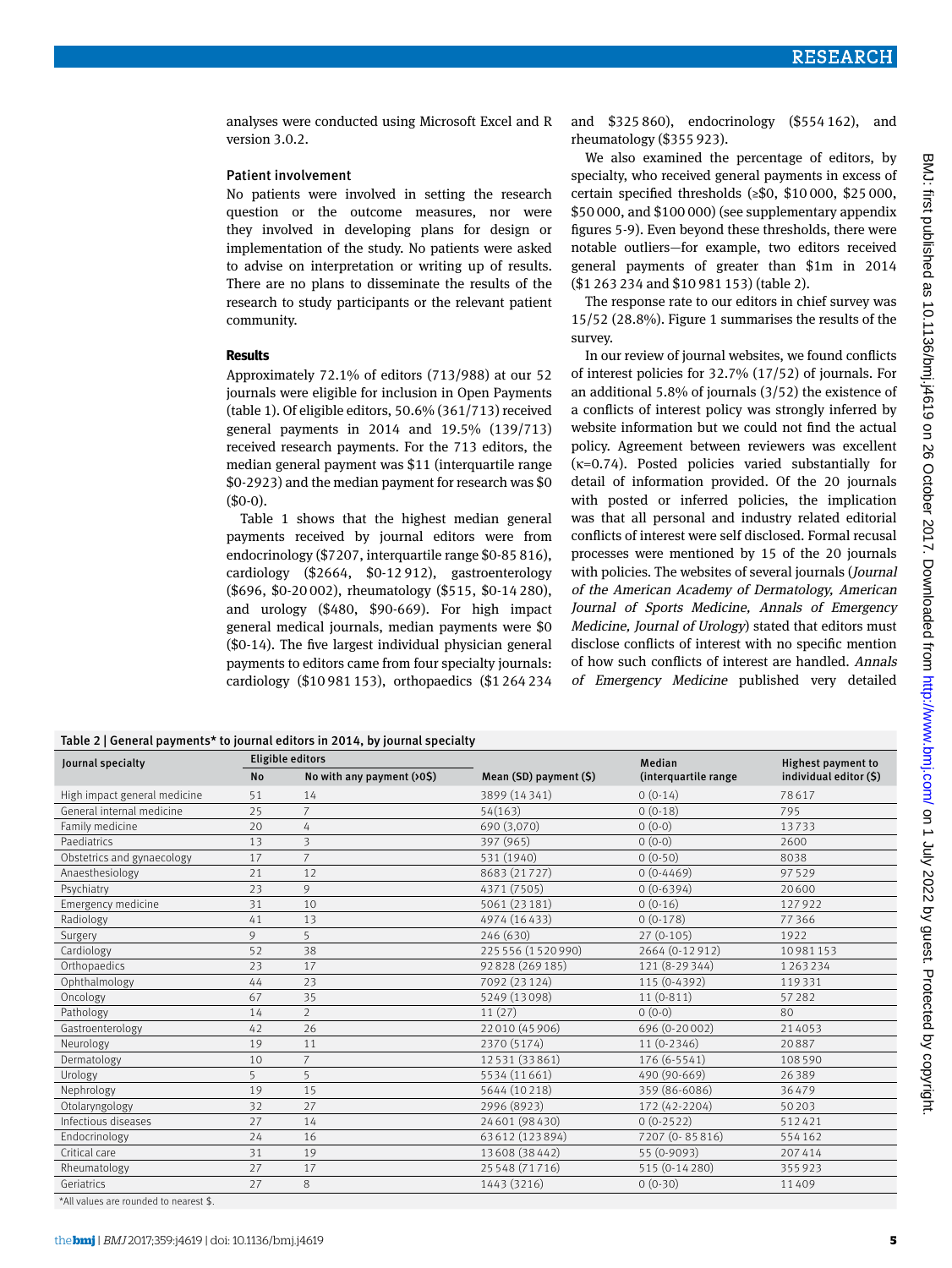#### **Online survey response rate:** 15/52 (28.8%)

Editor list response rate: 12/52 (23.1%) 5/12 confirmed list as accurate 7/12 made changes (added/deleted editors)

#### **Online survey results:**

1. Does your journal have a formal written policy for editors with respect to consulting and collaboration with industry (drug and device makers) (n=15)?

Yes=9 (60.0%) No=4 (26.7%) Unsure/Didn't answer=2 (13.3%)

2. Is this policy publicly available (n=15)?

Yes=6 (42.9%) No=4 (26.7%) Unsure/Didn't answer=5 (33.3%)

3. If you answered NO to question 2, would you be able to send this policy to us as an email attachment (n=5)?

Yes=2 (40.0%) No=3 (60.0%) Unsure=0 (0%)

4. Does your journal require that all editors complete an annual financial disclosure statement listing consulting payments, honorariums, and such?

Yes=13 (86.7%) No=1 (6.7%) Unsure=1 (6.7%)

5. Do you require that editors disclose potential conflict of interest (COI) when publication decisions are being made about individual articles?

Yes=12 (80.0%) No=3 (20.0%) Unsure=0 (0.0%)

6. Who decides whether a potential COI precludes an editor from the discussion of a given manuscript? (check all that apply)

Editor in chief=15 (100.0%) Editor with COI=4 (26.7%) Someone else=3 (20.0%)

7. On a scale of 1-5, how satisfied are you that your journal handles editorial COI well? (1=not at all satisfied; 5=extremely satisfied)

 $1=0$ 2=1 (6.7%)  $3=0$  $4=6(40.0\%)$ 5=8 (52.4%)

\*Percentages may not add to 100%, as more than one answer may be selected/values were rounded

Fig 1 | Results of survey emailed to editors in chief of 52 journals

information about editor relations with industry, and the Journal of Urology provided an email address to request further information. We noted that one journal (Anesthesiology) handled transparency of editor conflicts of interest particularly well, with an accessible policy as well as detailed information on specific editor relations with industry.

#### **Discussion**

We used information from the CMS Open Payments database to examine financial payments from industry to US editors of 52 prestigious medical journals drawn from 26 specialties in 2014. We found that 50.9% of editors received at least some general payments from industry, and these payments were often large.

It is important to consider our findings of payments to editors in the context of the existing literature on

industry payments to physicians. Previous studies of industry payments have typically focused on general populations of physicians, have not used Open Payments, and have not specifically focused on editors.  $36-39$  Nevertheless, review of the existing literature is informative. Two separate analyses of Open Payments data reported overall median payments between \$100 and \$201 for all physicians, which is higher than our finding of median general payments to editors of  $$11.<sup>3637</sup>$  In addition, one of the analyses reported overall mean general payments of \$1407 to all physicians, compared with our finding that editors received mean general payments of \$27 941. $37$  Several studies focusing on orthopaedics found median general payments ranging from \$38-\$420 compared with our finding of payments to editors of  $$121.<sup>4041</sup>$ Similarly, other studies reported median general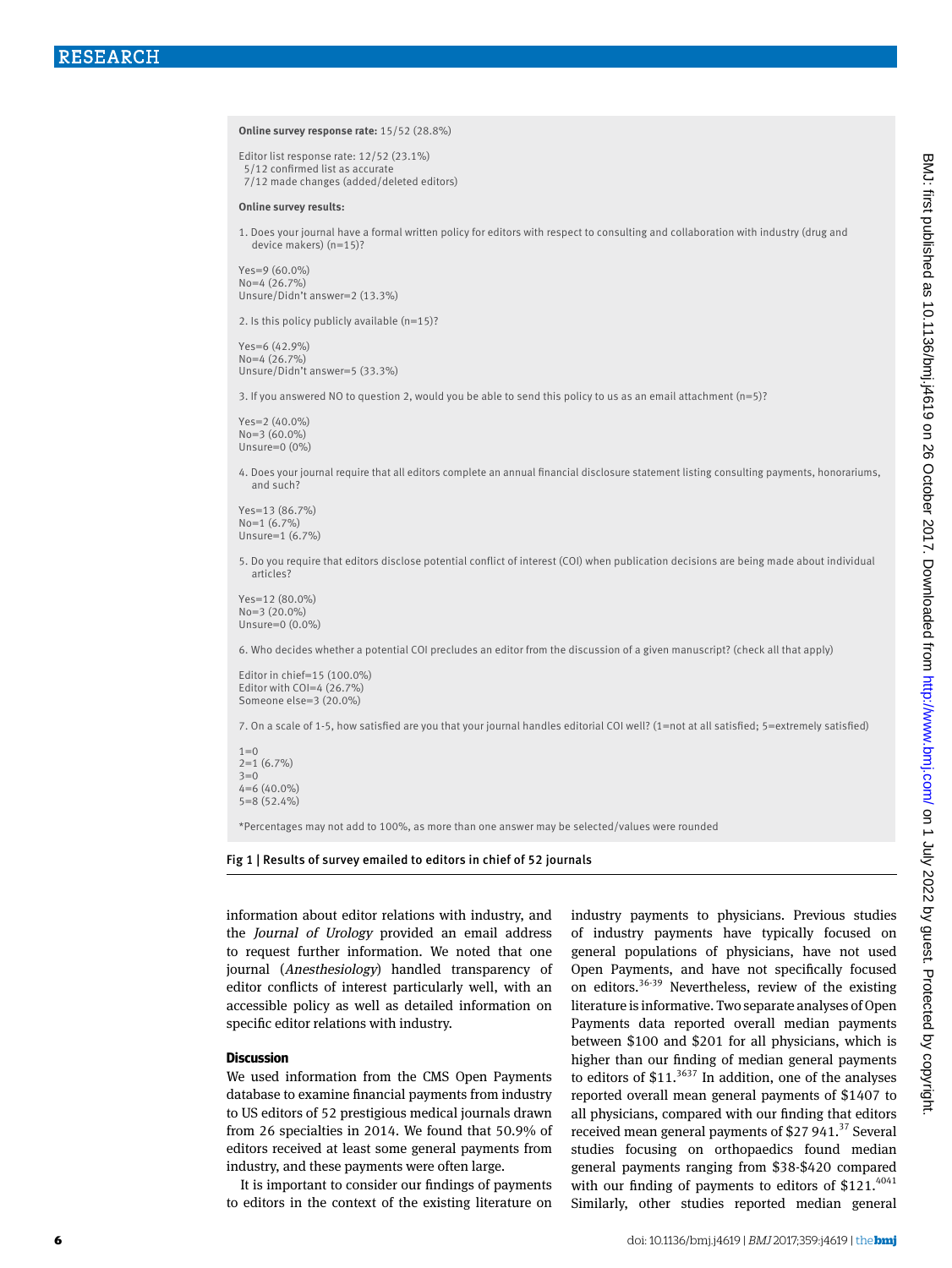payments ranging from \$175-\$1851 for physicians specialising in cardiovascular diseases, compared with our findings of \$2664.<sup>36 37 42</sup>

It is also important to compare our findings with information directly available from Open Payments, which reports all mean and median payments of a given specialty annually.<sup>35</sup> Generally speaking, median general payments to editors of a specific specialty were higher than median general payments of all physicians in the specialty as reported by Open Payments. For example, we found median payments to cardiology journal editors of \$2664 compared with Open Paymentsreported median payments of \$582 to all cardiologists. Similarly, median payments to gastroenterology editors were \$696 versus \$475 reported by Open Payments for all gastroenterologists, and median payments to endocrinology editors were \$7207 versus \$758 reported by Open Payments for all endocrinologists.

We found differences in payment to editors between specialties that might have been expected. Payments were higher for specialties that rely on costly devices (cardiology, orthopaedics) and specialties where there has been recent innovation in development of drugs used to treat chronic diseases over long periods (endocrinology).43 44 Surprisingly, payments were not high for other specialties (eg, oncology) with major innovation and where previous research has found physician-industry relations common.45

Our finding that editors of high impact journals (in specialties such as cardiology, gastroenterology, and endocrinology) receive larger payments than the typical practicing physician of the same specialty should raise questions. It is well recognised that pharmaceutical and medical device makers target physician "thought leaders" for lucrative consulting and advisory roles.<sup>38 39 46-51</sup> The rationale for such a strategy is that these leaders can influence both their physician peers and trainees to boost sales of products. Our finding suggests that, not surprisingly, editors at influential journals are attractive to industry; indeed, the same traits that make an individual attractive to an influential journal as a candidate for an editorial role would likely make that individual attractive to industry. At the same time, it is important to acknowledge that we do not know if editorial relations influence publication decisions. In the best case, the answer would be a categorical "no." That said, even the appearance of conflicts of interest can severely damage the fragile public trust in the medical research enterprise.<sup>52</sup> Editors have an important influence and responsibility for ensuring the integrity of medical research.<sup>45</sup> Editorships at high impact journals are sought after positions, and editors set the tone for the rest of the academic profession.

Despite the recommendation from professional associations such as the ICMJE, WAME, and COPE regarding editorial conflicts of interest policies, our finding that only one third of journals have readily accessible editorial conflicts of interest policies is consistent with previous studies.<sup>12 15 26-28 53</sup> We found that even when journals posted editorial conflicts of interest policies on their websites, the degree of detail

differed considerably, consistent with previous studies in this area. $6712$  We would contend that policies, although necessary, are not sufficient, and there seems to be important shortcomings in the implementation and enforcement of these policies at many journals.

The organisation of the 52 journals included in our study varied tremendously. The number of editors at included journals ranged from 1 to 85, and job titles were highly variable. There was also variability in the time commitment required by editors, and in compensation. At some journals, editors are reimbursed well for their time whereas at others work is basically performed on a volunteer basis. Similarly, we found noticeable variation in the rigor with which editorial conflicts of interest policies were implemented. Given the variability in journal organisation and oversight it is not surprising that payments varied markedly, even between journals within the same specialty. It is also worthwhile wondering whether the 52 journals included in our study are representative of all journals with respect to editor-industry payments. We would posit that our highly influential journals are well resourced and prestigious and may well represent the "best case." Further study is needed to expand our work to a larger sample of journals.

To address potential editor conflicts of interest, journals typically have recusal processes that exclude editors from review of manuscripts where the editor has a conflict; we found that three quarters of journals reported having a recusal process on their website. However, for all journals, potential editorial conflicts of interest are only identified by editor self report, and previous studies have shown self report of conflicts of interest to have considerable shortcomings. $53-57$  While editors may not believe that financial payments from industry influence their judgments, there is evidence to suggest that all individuals are subject to subconscious bias from many kinds of influences that are much more subtle than money, the impact of which may be even more difficult to ascertain and self report.<sup>13 15</sup>

Finally, it is important to consider the case of physician entrepreneurship as a reason for exceptional payments. An internet search of one editor who received general payments of \$10 981 153 in 2014 revealed that this individual founded a private company that was subsequently sold to an international medical device corporation in 2012. Many of the key publications for this device were published in the same journal where the company physician founder served as an editor. While we would never question the value of physician entrepreneurship or whether physician inventors should be compensated well for their inventions, there are important concerns about potential conflicts of interest, and we wonder whether such entrepreneurs should be allowed to serve as editors.<sup>58</sup>

## Strengths and limitations of this study

Open Payments, made available by the Affordable Care Act, has provided a valuable source of data to improve research into clinician-industry relations.<sup>29-35</sup> Previous studies of financial relations have relied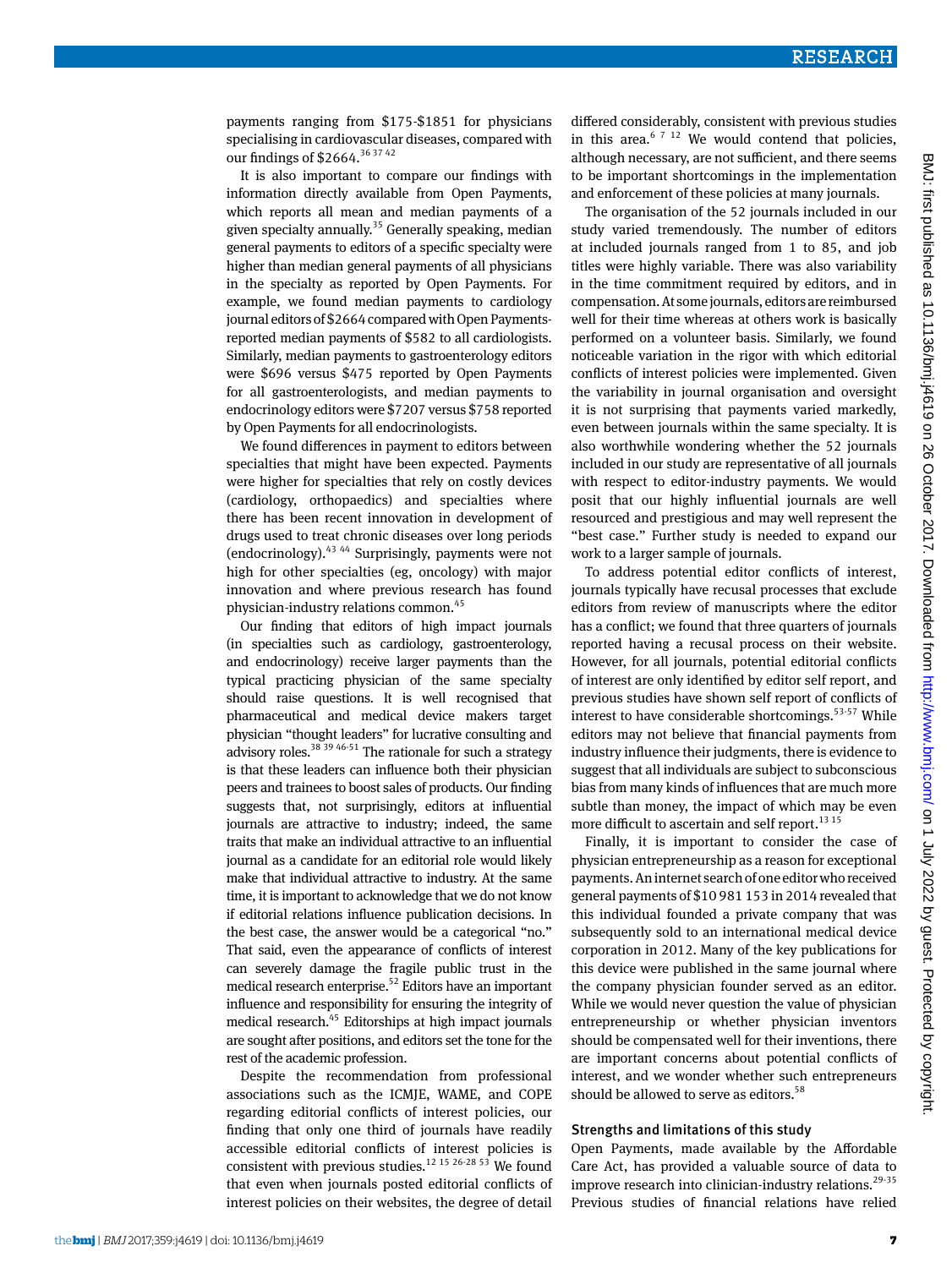on either physician self report or smaller databases made available by specific companies or states.<sup>5 38 39</sup> Open payments is unique because of its reach—all payments from pharmaceutical and medical device manufacturers to all US clinicians.<sup>30</sup> Because Open Payments collects data directly from companies, the database circumvents well recognised problems inherent in obtaining data from physician self reports, including faulty memory and selective recall.<sup>5 51-55</sup> Studies have shown that journals are more likely to publish reports from members of their own editorial membership,<sup>9</sup> although others have shown the opposite.<sup>13</sup> Thus, our study expands substantially on previous research by providing far more accurate data on the percentage of editors receiving payments and the quantity of those payments.

We acknowledge several limitations. Firstly, there is considerable heterogeneity in how editorial decisions were made across journals. Our intent was to focus on those with an active role in the editorial process; we intentionally omitted individuals such as editorial board members who do not have ultimate control of publication decisions. We also gave all editors in chief a chance to review our editorial lists and received few modifications. Secondly, while we selected journals in a rigorous and transparent manner, we acknowledge that there is likely no method to select journals for inclusion that would satisfy everyone. In addition, while two of our journals (American Family Physician and Current Opinion in Rheumatology) do not publish original research, they meet our other inclusion criteria. Moreover, journals focusing on clinical audiences can be influential, and editorial conflicts at such journals are relevant. Thirdly, we obtained our list of editors in 2016 but examined payments in 2014; we would contend that the mismatch in timing is both unavoidable and largely immaterial. Even if relations were terminated within the interceding timeframe, the potential impact of payments (ie, favourable disposition towards a particular drug or device) is likely to linger. The standardised ICJME disclosure form recommends reporting financial relations within the previous 36 months; therefore, we thought it reasonable to extract 2014 payment data using 2016 editorial mastheads, as any purported influence from industry would fall within this period. Fourthly, Open Payments is currently limited to payments to pharmaceutical and medical device industry; editors who have relations with, for example, electronic health record vendors are not captured. Finally, data are limited to payments to independently licensed clinicians as defined by Open Payments; nurse practitioners, pharmacists, and those with PhD degrees are not captured.

#### Conclusions

We found that industry payments to journal editors are common and can be substantial. Moreover, many journals lack clear and transparent editorial conflicts of interest policies and disclosures. Given our findings, we would suggest that journals take several steps. Firstly, we would strongly argue that all journals should develop and implement a transparent, publicly accessible editorial conflicts of interest policy. Secondly, editors in chief should consider excluding those with considerable industry relations from editorial positions. While such a stance could be considered drastic, editors play a crucial role in research integrity; even an appearance of conflict can serve to undermine the clinical research enterprise.

In summary, we found that a substantial percentage of journal editors received personal payments from industry and these payments were often large. Journal editors should reconsider their conflict of interest policies and the impact that editor relations with industry may have on public trust in the research enterprise.

Contributors: All the authors made substantial contributions to the conception or design of the work, or the acquisition, analysis, or interpretation of the work; drafting the work or revising it critically for important intellectual content; gave final approval of the version to be published; and agree to be accountable for all aspects of the work in ensuring that questions related to the accuracy or integrity of any part of the work are appropriately investigated and resolved. JJL and PC are the guarantors.

Funding: PC is supported by a K24 award from NIAMS (AR062133).

Competing interests: All authors have completed the ICMJE uniform disclosure form (available on request from the corresponding author) and declare: no support from any organisation for the submitted work; no financial relationships with any organisations that might have an interest in the submitted work in the previous three years, no other relationships or activities that could appear to have influenced the submitted work.

Ethical approval: This study was approved by the Sinai Health System research ethics board.

Data sharing: No additional data available.

Transparency: The lead author (JJL) affirms that the manuscript is an honest, accurate, and transparent account of the study being reported; that no important aspects of the study have been omitted; and that any discrepancies from the study as planned (and, if relevant, registered) have been explained.

This is an Open Access article distributed in accordance with the Creative Commons Attribution Non Commercial (CC BY-NC 4.0) license, which permits others to distribute, remix, adapt, build upon this work non-commercially, and license their derivative works on different terms, provided the original work is properly cited and the use is noncommercial. See: http://creativecommons.org/licenses/by-nc/4.0/.

- 1 Bartley GB, Liesegang TJ. Just because it's published doesn't mean it's perfect: the continuing evolution of the peer review process. *Ophthalmology* 2015;122:1958-9. doi:10.1016/j. ophtha.2015.06.006
- Ray JG. Judging the judges: the role of journal editors. *QJM* 2002;95:769-74. doi:10.1093/qjmed/95.12.769
- Benson PJ. Eyes wide open: reader and author responsibility in understanding the limits of peer review. *Ann R Coll Surg Engl* 2015;97:487-9. doi:10.1308/rcsann.2015.0032
- 4 Ross JS, Hill KP, Egilman DS, Krumholz HM. Guest authorship and ghostwriting in publications related to rofecoxib: a case study of industry documents from rofecoxib litigation. *JAMA* 2008;299: 1800-12. doi:10.1001/jama.299.15.1800
- 5 Stelfox HT, Chua G, O'Rourke K, Detsky AS. Conflict of interest in the debate over calcium-channel antagonists. *N Engl J Med* 1998;338:101-6. doi:10.1056/NEJM199801083380206
- 6 Smith R. Medical journals are an extension of the marketing arm of pharmaceutical companies. *PLoS Med* 2005;2:e138. doi:10.1371/ journal.pmed.0020138
- 7 Smith E, Potvin MJ, Williams-Jones B. Accessibility and transparency of editor conflicts of interest policy instruments in medical journals. *J Med Ethics* 2012;38:679-84. doi:10.1136/ medethics-2012-100524
- Davis RM, Müllner M. Editorial independence at medical journals owned by professional associations: a survey of editors. *Sci Eng Ethics* 2002;8:513-28. doi:10.1007/s11948-002- 0004-7
- 9 Janssen SJ, Bredenoord AL, Dhert W, de Kleuver M, Oner FC, Verlaan JJ. Potential conflicts of interest of editorial board members from five leading spine journals. *PLoS One* 2015;10:e0127362.